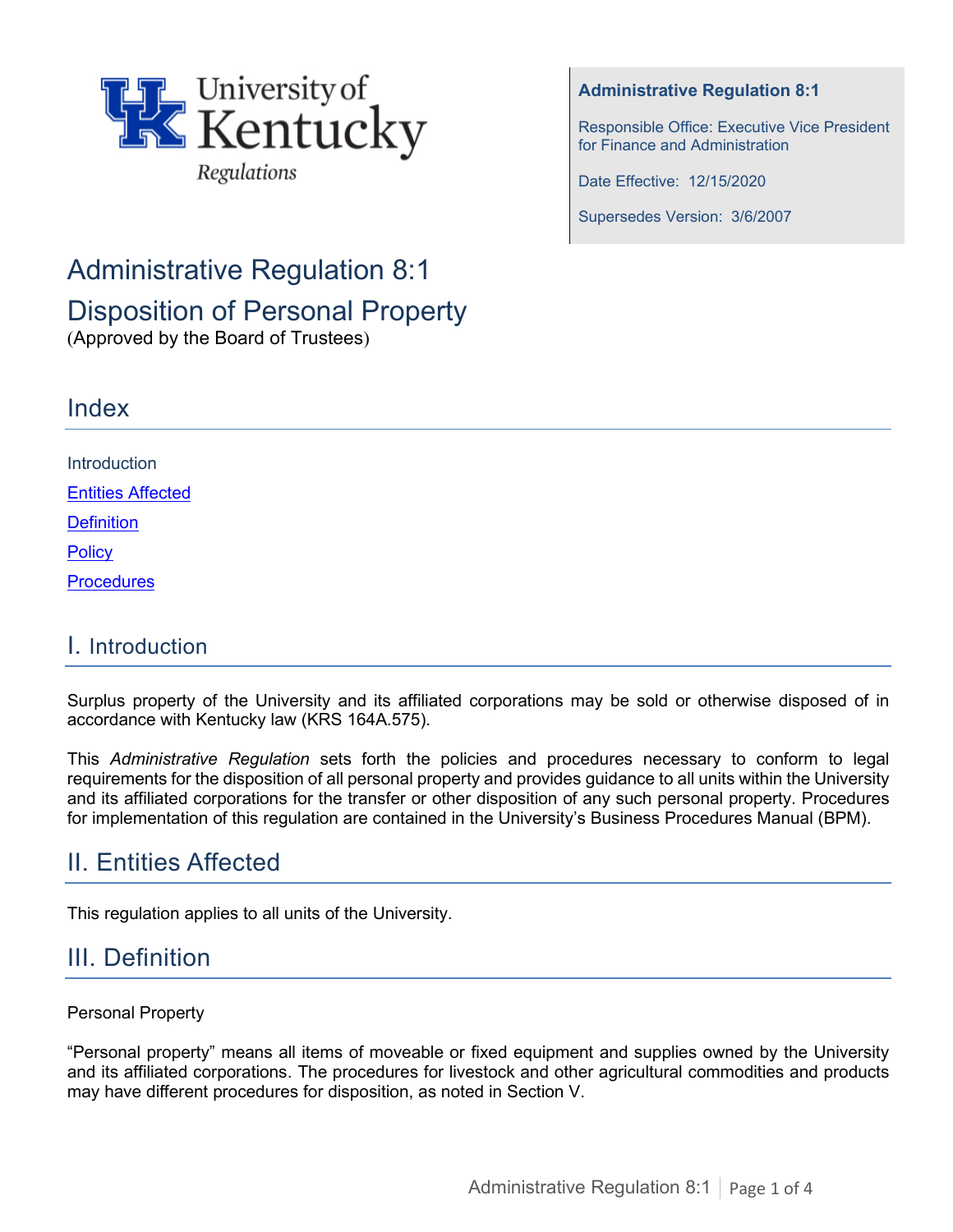# <span id="page-1-0"></span>IV. Policy

Express approval of the Board is required for each property disposition except in those specific cases where::

(1) the University is required to transfer the property by the terms of a sponsor's regulations or conditions, or

(2) a grant is contracted or otherwise transferred to another organization under circumstances where the granting agency expects that the personal property will be transferred with the grant.

# <span id="page-1-1"></span>V. Procedures

- A. The following procedures apply to the disposal, conveyance, or transfer of personal property. In an organization as complex as the University, it is difficult to describe all possible cases. Exceptions to these procedures may be granted only at the discretion of the Board upon the recommendation of the President and consistent with both KRS 164A.575 and Business Procedures Manual: E-12-4 Property Disposition Policy.
- B. For purposes of disposition, personal property, regardless of how acquired by the University and its affiliated corporations, is classified as:

#### 1. Recyclable Materials

The sale of recyclable materials (i.e., scrap paper, metal, X-ray film, and precious metals) must be authorized by an order of the Board approving in advance an annual plan for expected sales. The Vice President for Facilities Management is responsible for the establishment of competitively bid vendor contracts for the disposal of recyclable materials. These contracts are established annually through the Purchasing Division and managed by the Recycling Office.

#### 2. Livestock, Poultry, and Agricultural Commodities or Products Disposition

The Dean of the College of Agriculture, Food and Environment is responsible for the administration of sales or other disposition of all livestock, poultry, and agricultural commodities or products with the approval of the Chief Procurement Officer, and reported in writing to University Financial Services.

Disposition of livestock, poultry, and agricultural commodities or products must be authorized by an order of the Board approving an advance annual plan for these sales. Approval of an advance annual plan is necessary due to price fluctuations and problems of anticipating exact dates livestock, poultry, and agricultural commodities or products will be sold. This personal property must be sold by one of the following methods:

- (a) Disposition by Public Auction or Sealed Bid: Unless it is in the best interest of the University to proceed otherwise, livestock must be sold by invitation of sealed bids or by public auction (e.g., local livestock auctions).
- (b) Disposition of Superior Breeding Animals by Private Treaty: In order to improve the Commonwealth's livestock economy, superior animals (e.g., cattle, horses, swine, sheep or poultry) may be sold by private treaty by complying with the following guidelines:
	- i. The responsible faculty member must submit a list of superior animals to be sold by private treaty and obtain written approval from the educational unit administrator and the Dean of the College of Agriculture, Food and Environment.
	- ii. An estimated number of superior animals by species, sex, age, etc., must be advertised through the Cooperative Extension Service, Kentucky Agri-news, or a major newspaper at least 10 days before sale.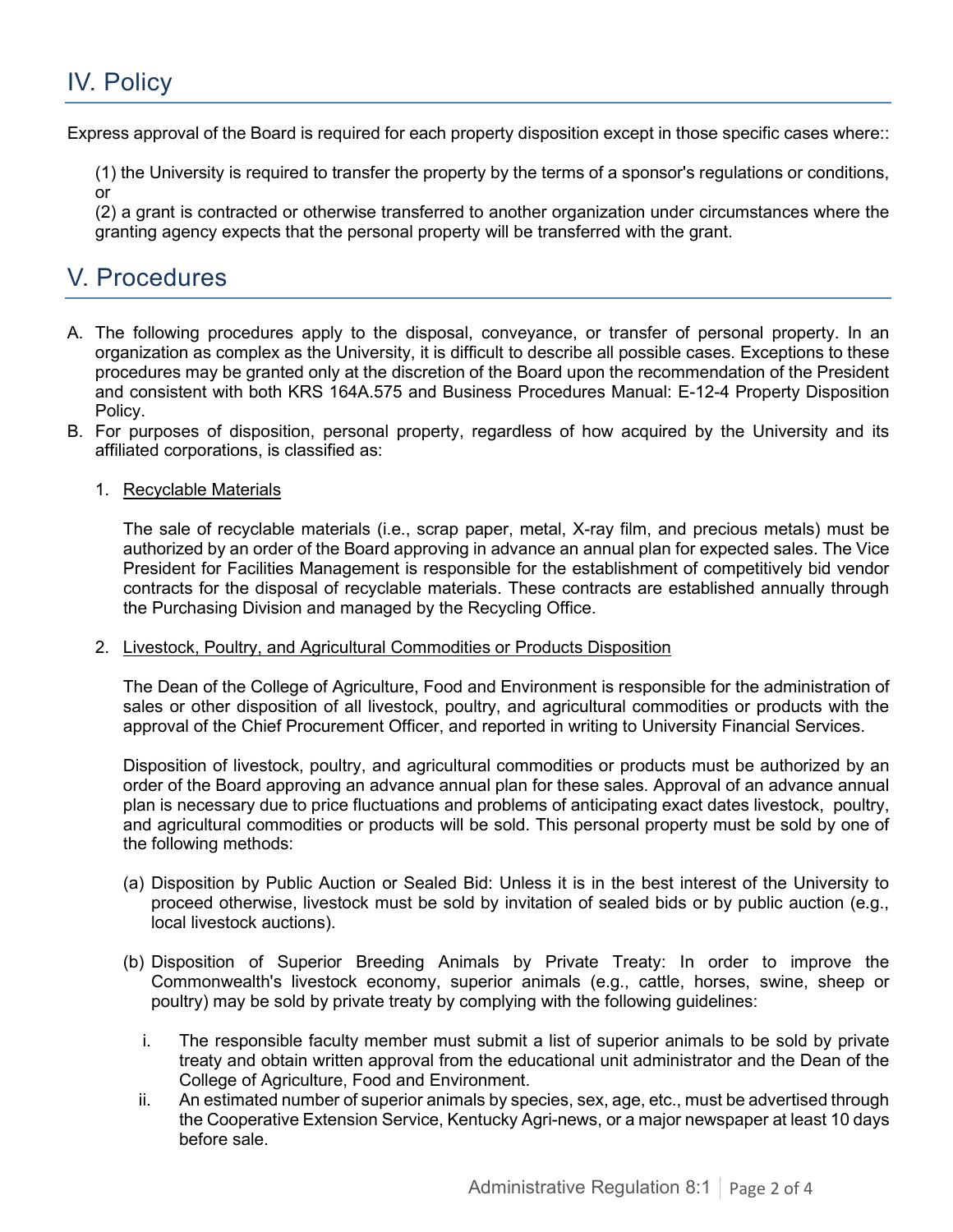- iii. The College of Agriculture must establish the minimum sale prices in accordance with BPM E-12-4.
- iv. Sale of animals, commodities or products must be to the highest bidder or market price.
- v. In cases of tie bids, a random draw will determine the successful bidder.
- (c) Special Cases Any animal, commodity, or product disposals which do not fall within the methods contained in section 2 above are handled on a case by case basis. Written justification for the sale and exception to the ordinary methods must be approved by the Department Chair, Dean of the College of Agriculture, Food and Environment, and Chief Procurement Officer, and reported in writing to University Financial Services.

#### 3. Property Unsuitable for Public Use

- (a) Items of personal property that would endanger the public through continued use (e.g., radioactively contaminated machines, biologically hazardous equipment, equipment that would be harmful even if repaired, etc.) can be declared unsuitable for public use and must be reported in writing to the Surplus Property Department (Surplus)
- (b) Unless the Board deems it in the best interest of the University to proceed otherwise, all items of personal property unsuitable for public use must be disposed of by the Chief Procurement Officer, and reported in writing to University Financial Services, in accordance with laws governing the disposal of such items.
- (c) Any items of personal property that would endanger the public, such as hazardous materials (e.g., asbestos, chemicals, etc.) must first be reported to the Director of the Environmental Health and Safety Division (EHS). EHS, with assistance of Surplus, will dispose of such hazardous material in accord with appropriate state and federal regulations.
- (d) Disposal of weapons and University of Kentucky Police Department service animals is delegated to the University of Kentucky Police Department and must be reported in writing to Surplus and University Financial Services, including a description, origin, identification numbers, disposal method, and sale price (if any) of the weapons or animals.

#### 4. Property Trade-Ins

Items of personal property that require replacement by new equipment as part of a trade-in agreement with a vendor must be reported in writing to the Capital Assets Department, University Financial Services. The Capital Assets Department, in consultation with the appropriate unit adminstrator and the Chief Procurement Officer, will approve each request based upon the best interest of the University. The University must obtain at least market value for property items disposed of as part of a trade-in agreement. It is the responsibility of the department to provide a copy of the purchase order to Plant Assets Department, University Financial Services.

#### 5. Property More Suitable for Some Other Use Consistent with the Public Interest

Consistent with the best interest of the University and the general public, as determined by the Board, personal property may be sold by negotiation for a monetary consideration or conveyed without monetary consideration to other Commonwealth of Kentucky agencies, local governmental units in Kentucky (e.g., city, county, public schools, civil defense units); other educational institutions, and nonprofit, charitable, civic, or community organizations. Preference must be given, where appropriate, to those public agencies or institutions within the Commonwealth of Kentucky. Organizational units within the University may recommend the sale or conveyance of personal property to one of the groups listed above.

#### 6. Property Acquired with Grants